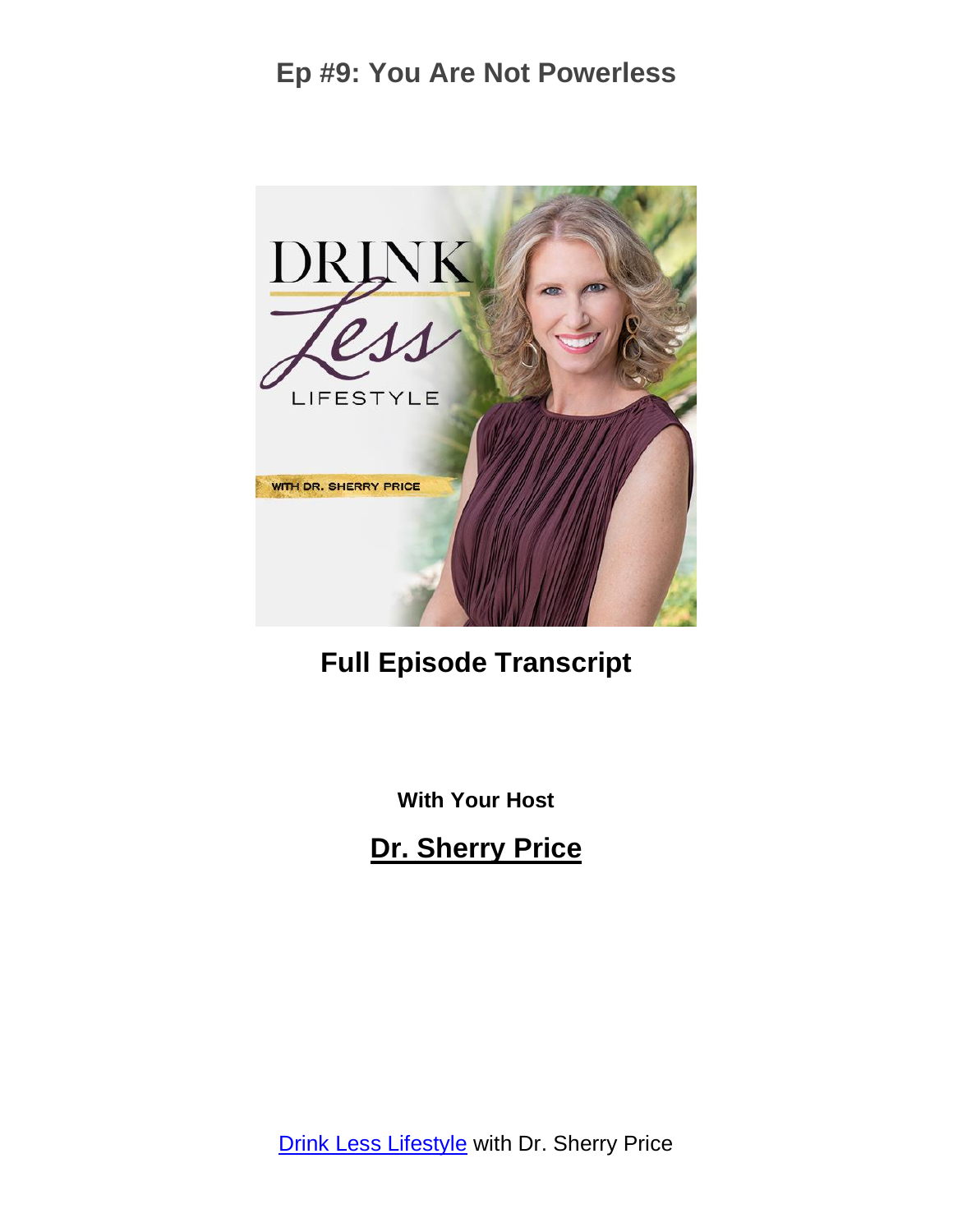You are listening to the *Drink Less Lifestyle Podcast* with Dr. Sherry Price, episode number 9.

Welcome to *Drink Less Lifestyle,* a podcast for successful women who want to change their relationship with alcohol. If you want to drink less, feel healthier and start loving life again you're in the right place. Please remember that the information in this podcast does not constitute medical advice. Now, here's your host, Dr. Sherry Price.

Well hello my friends. If you are living in The States, tomorrow is thanksgiving. And I hope all of you will enjoy it safely and happily, and even if it does look a little different this year during these Covid times.

And if you've been following along in my free Facebook group called Stop the Overdrinking Habit, you know that we have been focusing on a month long self-care challenge. And this week in particular, of course it's very appropriate to be focusing on what we are grateful for. So it's so fun to celebrate with the ladies and read all the comments about everything that we have in our lives that we are grateful for.

This whole month we have been taking care of ourselves physically, emotionally, mentally so we can show up more powerfully for us and so that we can give more powerfully to others. And it's been such a fun time with all the ladies in the group.

And before we dive into today's topic I am excited to announce our fourth and final winner of the \$100 Amazon gift card giveaway. It's so fun to be giving away a gift card during this season because it's the holidays and it's just the season of giving and I love it.

So our lucky winner today is Isabel from Australia. And the title of her review is 'A breath of fresh air in Aussie culture'. And she writes, "As a young Australian woman, drinking is central to my social life and I'm not a fan. I always feel silly when I don't drink or I feel like I'm boring. Sherry is giving me confidence and tools to reduce drinking even in a culture where it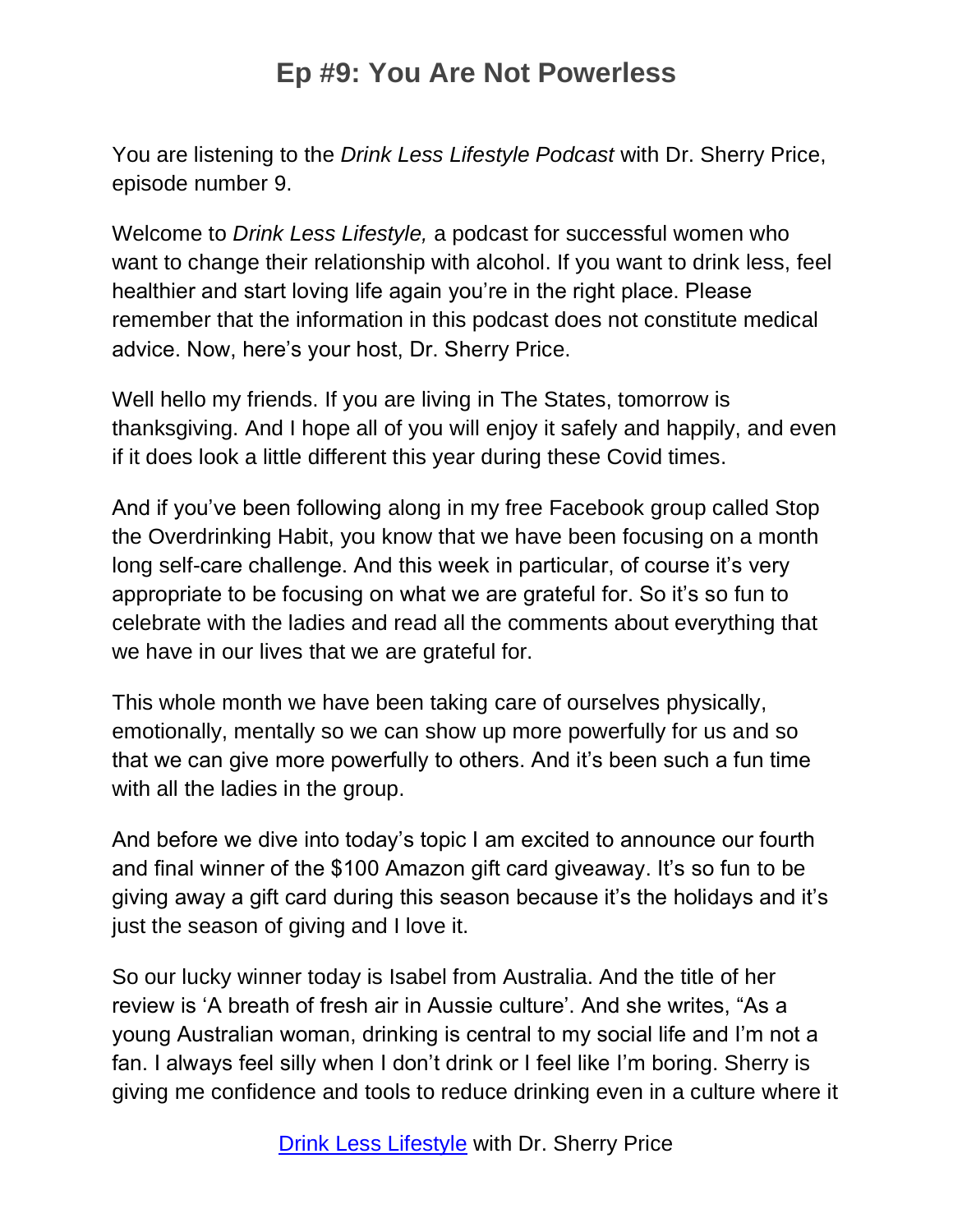is the norm. I'm excited to start living a healthier, clearer life. Thank you for giving me permission to be different."

Yes, Isabel, I think that culture is everywhere. I mean I see it when I travel to Europe, I've been to Australia and I felt it there. And it certainly is prevalent here in the United States. So I so understand that culture feeling, and especially when you're young, that's like the thing to do. You go out, you have drinks, you party and it's so indoctrinated in the culture. So I'm glad you're finding this podcast helpful for your journey to a drink less lifestyle.

And what I want to encourage every woman listening to this podcast is that I know we are thinking of alcohol as fun. But we can also learn to have fun without it. It's a skill set we can learn, because we don't really want to train our brains to rely on alcohol for fun. That's a skill set we could develop for ourselves and we don't have to be dependent on anything outside of us to generate or bring that fun.

Alright, so today we are going to dive into a topic that I feel very strongly about and it might be a bit controversial. It's the concept that I believe that you are not powerless. Now, I know in recovery groups like AA they have a different opinion on this. And I understand where they are coming from and I get the whole premise behind it. So if we look at the first step of the 12 steps of AA it states, 'we admittedly agree we are powerless over alcohol and that our lives had become unmanageable'.

Now, for me I get the premise and I understand what they're saying but it really didn't resonate to me and how I felt at all. So I want to break this down a little bit. First, I wouldn't describe my life when I was overdrinking as unmanageable. It was just that I was in this cycle of overdrinking and it made me feel disgust, and frustrated, and feeling defeated because I didn't want to be drinking that much but yet I found myself drinking that much. And then you get sick and tired of feeling sick and tired of your drinking.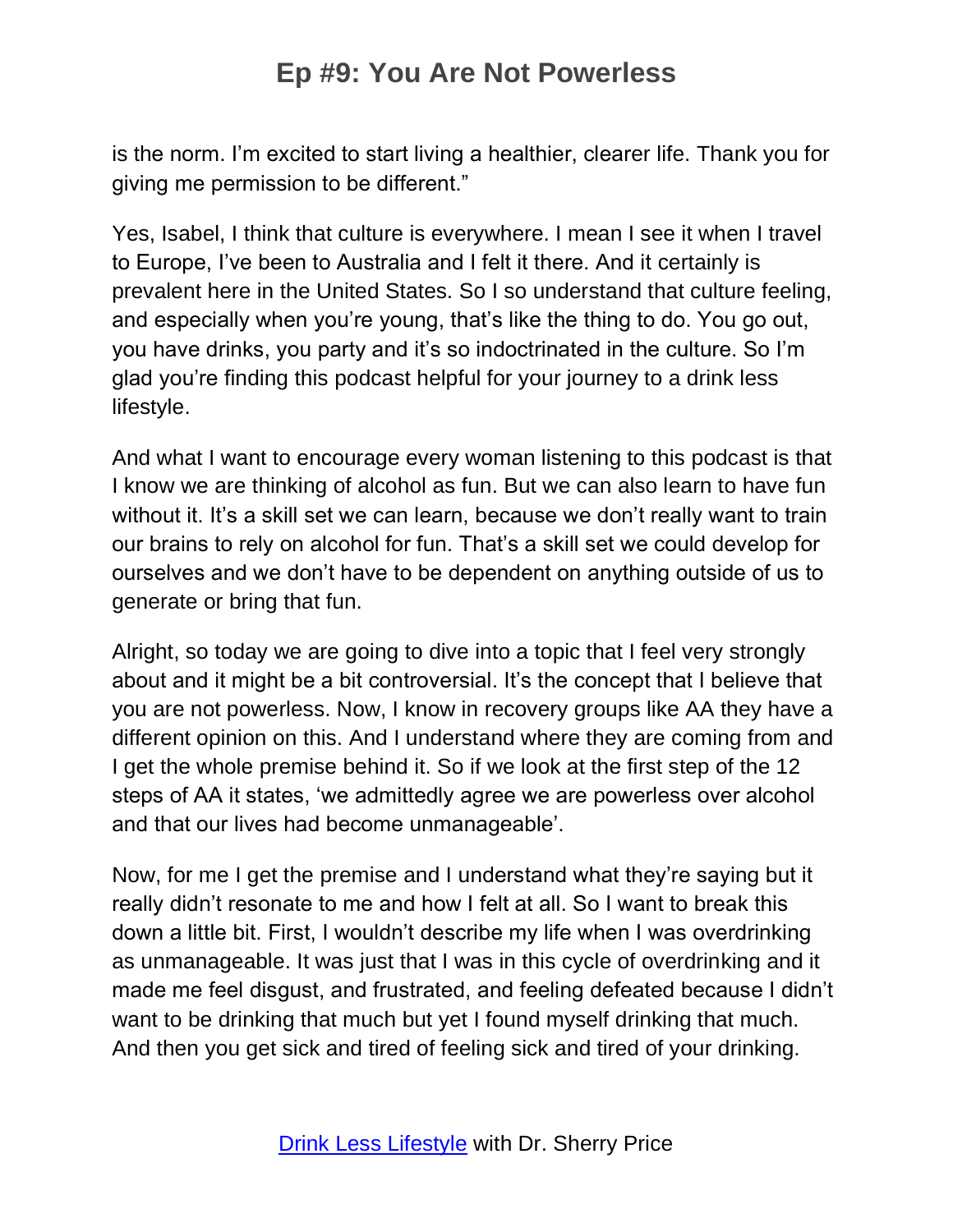And it would worsen my anxiety, it would worsen the way I felt. It would feel like it would bring on this low level subclinical depression for me. And it really had that effect, but yet I still wanted to do it. And the thing was my life wasn't unmanageable at all, actually I was having a grand old time in many parts of my life. My marriage was great, my business was great and I had all these things going on for me. So it really bothered me when I was like well, I don't feel that my life has become unmanageable, and yet I still don't feel that I'm powerless over alcohol.

I just needed to find out why I kept doing this habit on a nightly basis. I felt like I owed it to myself to really understand what is going on for me because I shouldn't be drinking this much, it doesn't really feel good. And I could see how it's not serving my lifelong term. And I know that for many people who drink excessively, I understand where they're at. It's just this habit that's gotten out of control. And they wouldn't describe their lives as they've become unmanageable. It's just that they desire alcohol way more than they want to.

And some level you think that the alcohol is helping you, at least in that moment, and that's why you keep choosing it. And I think for me, and I think many other women, we think it helps me relax, it helps me unwind, it helps take the stress away. This is how I have fun with others. This is how I connect with others, or it helps me sleep or whatever story we keep telling ourselves that alcohol helps us with. But the funny thing is that most people who over-drink, sleep worse, have more anxiety, have more depression and feel that their stress has gotten a bit out of control.

And the interesting thing to note is that the more stress we feel, the more anxiety we feel, the more we feel more depressed because of our drinking, that just serves as an excuse to want to escape it so we drink more. And we drink again, and again, and again. So we're looking for that quick fix, that quick hit, take me out of this because this doesn't feel good even though I know that it is this thing that I'm doing, this drinking thing that's causing all this to happen. So that's how it turns into the vicious cycle.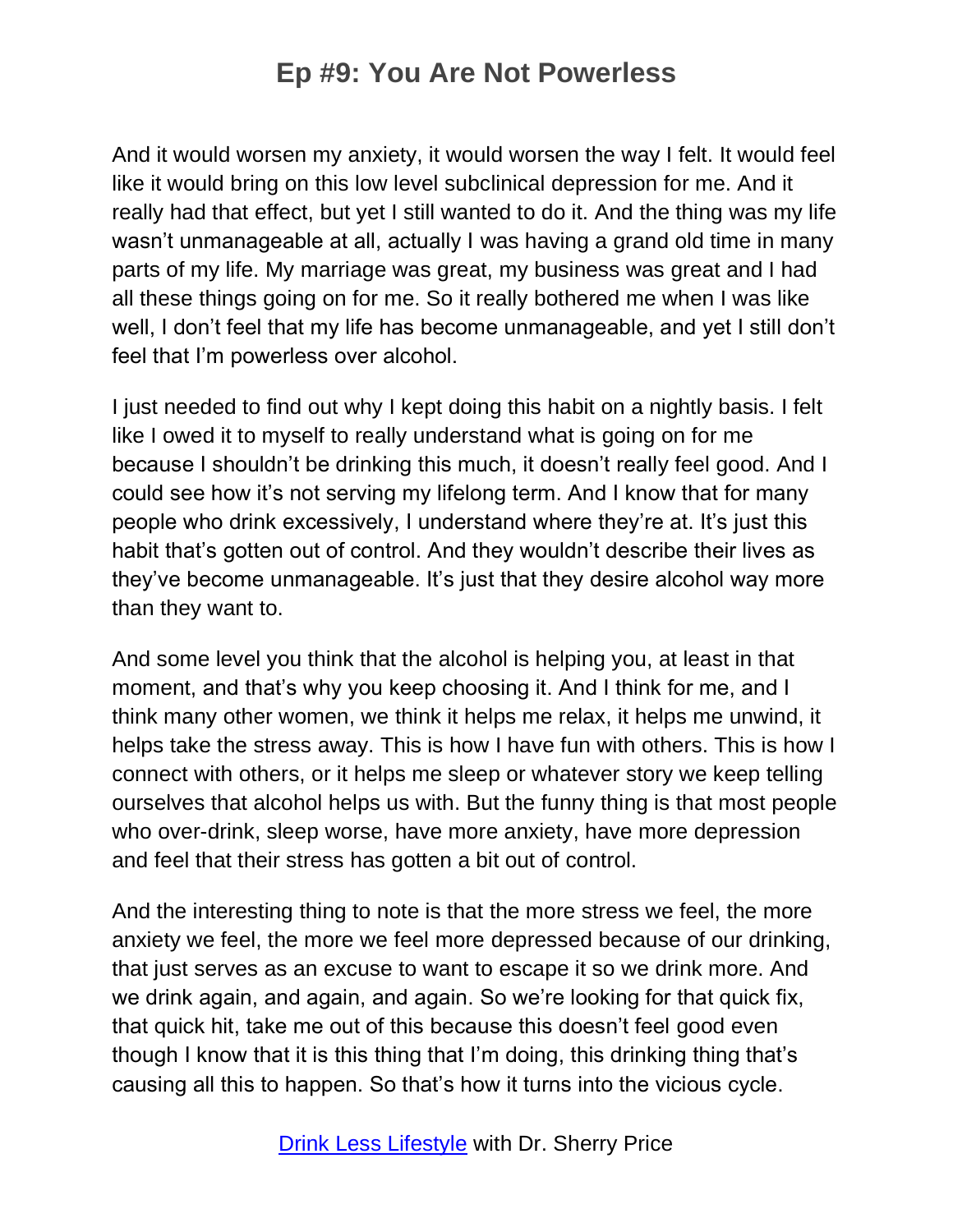For me it was nearly every time I chose to drink that I over-drank, I just consumed more than I really wanted to. So I just kept drinking, and it was almost like once I got started I couldn't stop. And truthfully, I have to tell you honestly, I didn't want to stop in the moment. I felt like wow, this is good, let's keep this buzz going, let's keep this good feeling going. Why stop a good thing?

But there is a point where you're drinking, and you're drinking, and you're drinking and it does stop feeling good. Maybe you don't notice because you blackout, maybe you just pass out. But there is a point where after so many drinks it doesn't feel good. And I got to that point where, yes, maybe the first glass or two would be fine. But the rest of it just felt kind of ick, and just wasn't fulfilling. But you get to that point when you're drinking all the time, you just kind of feel crappy about it.

You even feel crappy about it when you're doing it, maybe not that first glass or that second glass, but by the time the bottle's gone you're like, yeah, I don't feel so good. Why do I keep doing this? Why do I keep doing this to myself? And you're just over-feeling why do I keep doing this to myself? It's kind of like you want the answer, why does this keep happening?

So, to go back, my life wasn't unmanageable, it was just that this habit was taking more control of me than I wanted it to. But again I wasn't in financial ruin, my relationships weren't a wreck. I mean everything was fine except that I was drinking too much.

So the next point I want to make about this step is saying that we are admittedly powerless over alcohol and that our lives have become unmanageable is that I don't refute that there is a higher power, quite the opposite for me. I'm a Christian and I do believe in a higher power. And I know that God, my Creator has given me the gift of freewill. So when He gives us the gift of freewill, He doesn't require us to do anything with that. He doesn't even require us to love him or even believe in Him. He's given us that choice to make for ourselves. That is freewill.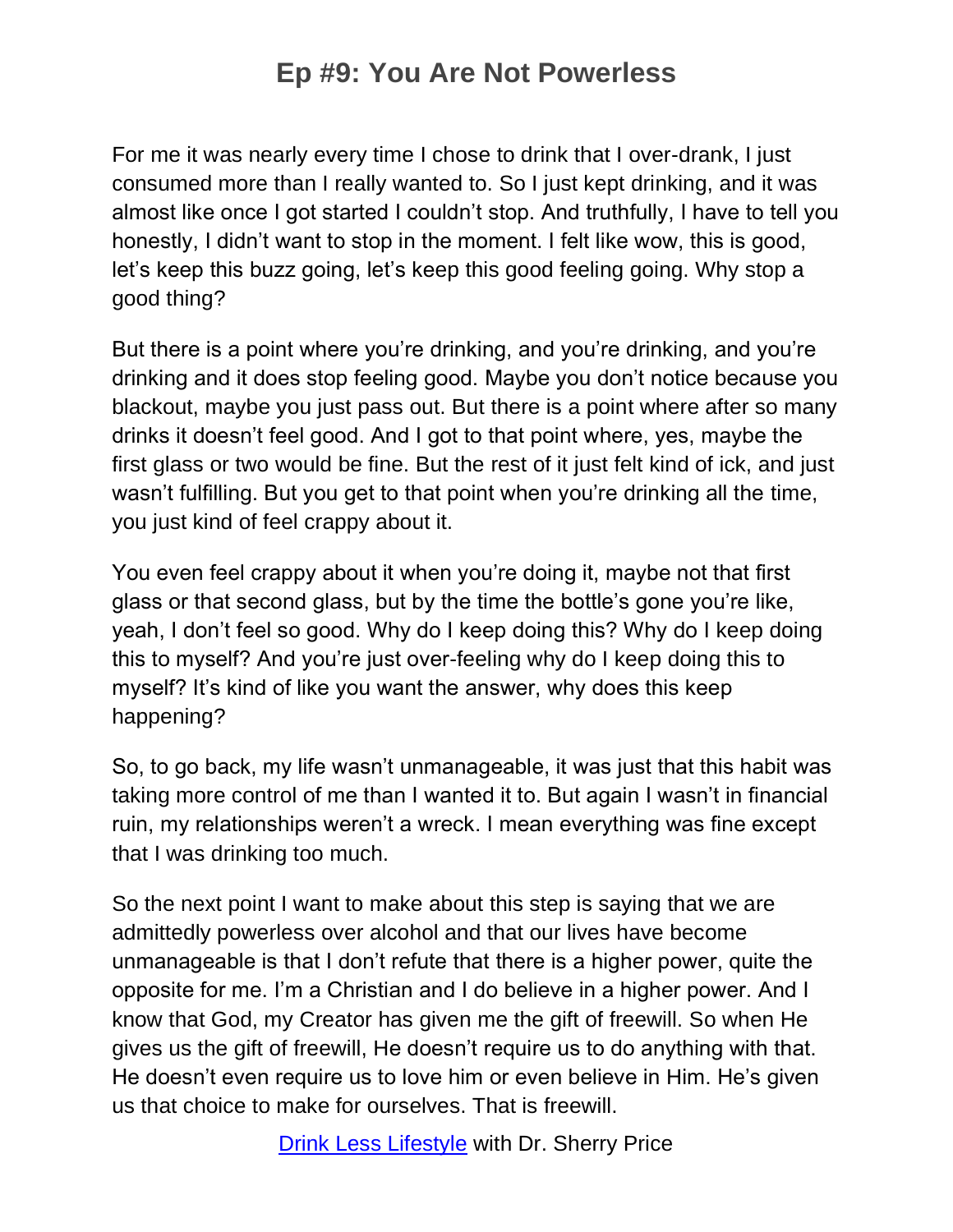And that's where faith comes in, when you choose to believe, that means you're executing faith. It's not forced. It's not required. It's total freewill. So by giving me the power of freewill that means I have the ability to make my own choices. Freewill means we are given agency to govern ourselves. We're given the agency to take care of and govern ourselves. And how I decided to govern myself was that I was choosing to drink too much each time I decided to drink.

Now, I didn't really realize why I was doing that then, but now I fully understand it and I recognize where I was giving my power away. So saying that we are powerless means that we don't have the ability to make the decision. So it means we lose the decision-making capability, which I just think is not true. I think we all have the capability but we're either choosing to use it or not use it. We're choosing to execute our decisionmaking ability or not.

So I like to look at it this way. No one was holding a gun to my head and forcing me to drink, that was a decision that I was making. I just really wasn't conscious of why I was making that decision. And there was no peer pressure like sometimes you get in college like, "Chug, chug, chug", when I go out with my girlfriends nobody's chanting that. It's not like there was peer pressure at all to keep up with anybody or to stay drink per drink with anybody. There was none of that pressure.

The only thing I would hear from my friends would be like, "Do you want a drink?" And that's not peer pressure at all, that's just somebody being hospitable saying, "I'm ordering something, would you like something?" That's just culturally polite. So there's no peer pressure, there's no forcing of this action that we take. It is purely based on our freewill.

So since I knew that and since I knew I was choosing it, I had to kind of understand why and where it is in my brain that it made sense to keep choosing this, to keep overdrinking when I can see the effects of it were not benefitting my lifelong term. And again I can see how yes, it was serving me in the moment but like I said, it wasn't serving me long term. And so I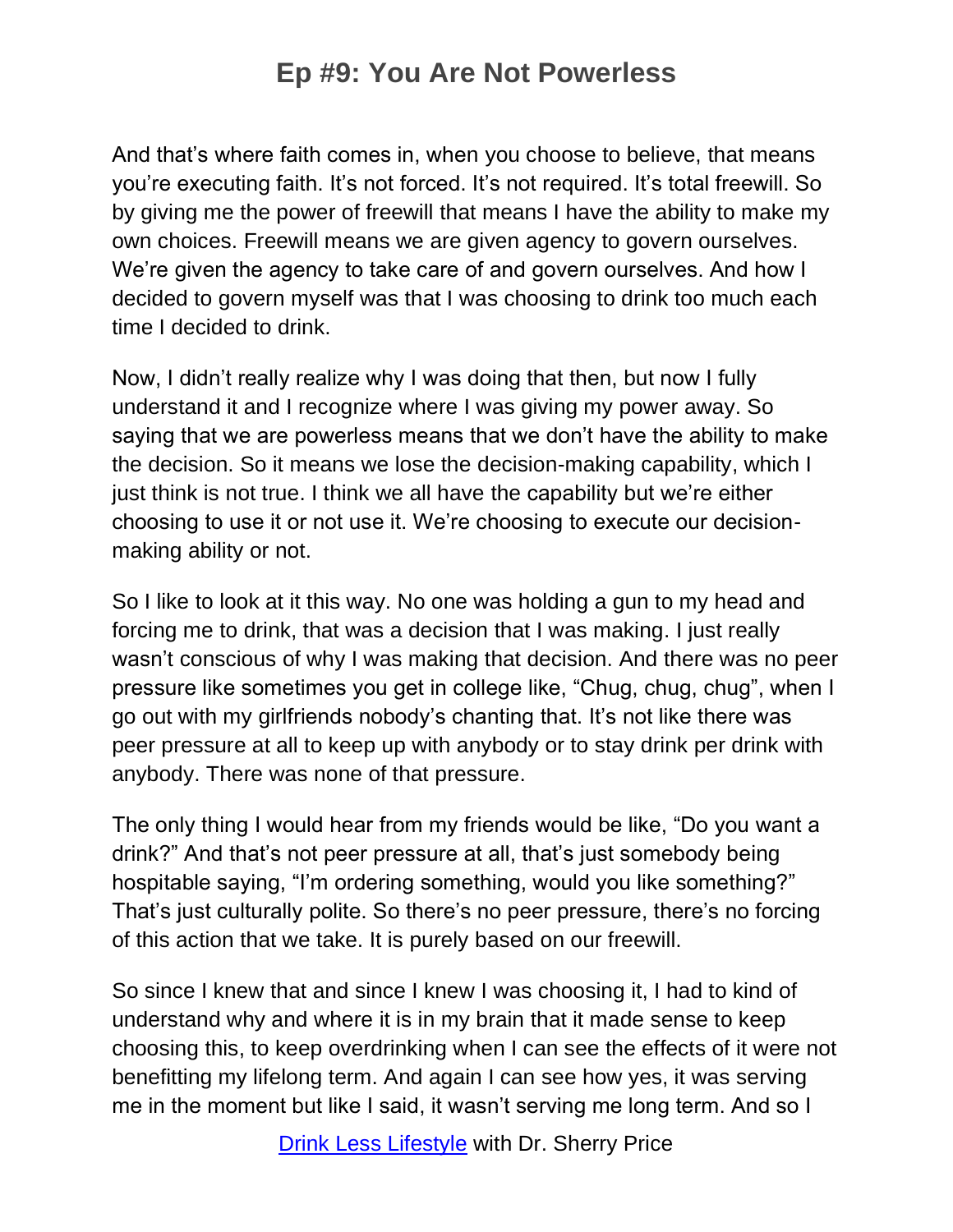really didn't understand why I was making the choice I was making at the time. And the reason I kept choosing to over-drink was because it turned into this well ingrained habit in my brain.

And I talked in previous episodes about how it becomes this habit and how our brain gets used to, and feels safe, and secure, and repeating what it knows to do on a daily or a frequent basis. And it's that primitive brain, that habit part of the brain that really starts driving all of this because it loves to seek pleasure, avoid pain. And it likes things to be easy. So of course I didn't understand all that until I was taught about the brain, until I was taught about habits, until I was taught that this is why you keep overdrinking.

So going back, if we're given this brain that's amazing, and our freewill then we always have the power to choose to do things or not do things which I think is a beautiful thing. Because if we have the power it also means that we can choose to give away our power, which is what I was doing all the time to the alcohol.

I was giving my power away to the drink and that's why it felt like it was controlling me rather than me controlling it. Not because I didn't have the power, it's because I wasn't using my power and I was giving it away. And that's what happens when we let things control us, we are just giving away our power. It's not because we are powerless, we're just giving away our authority. We're giving away our decision-making capabilities or just choosing not to make a decision for us. And we're choosing to make a decision that's really not in our best interest long term.

So if you believe in that concept that you feel powerless or you are powerless then that means you really can't help yourself. You can't learn new things, learn new skills to help yourself, so you can conquer the alcohol. So I get this silly visualization in my mind, and you know I was an avid drinker of chardonnay back in the day. And so I get this picture, if I was truly powerless, that's almost like alcohol has all the power.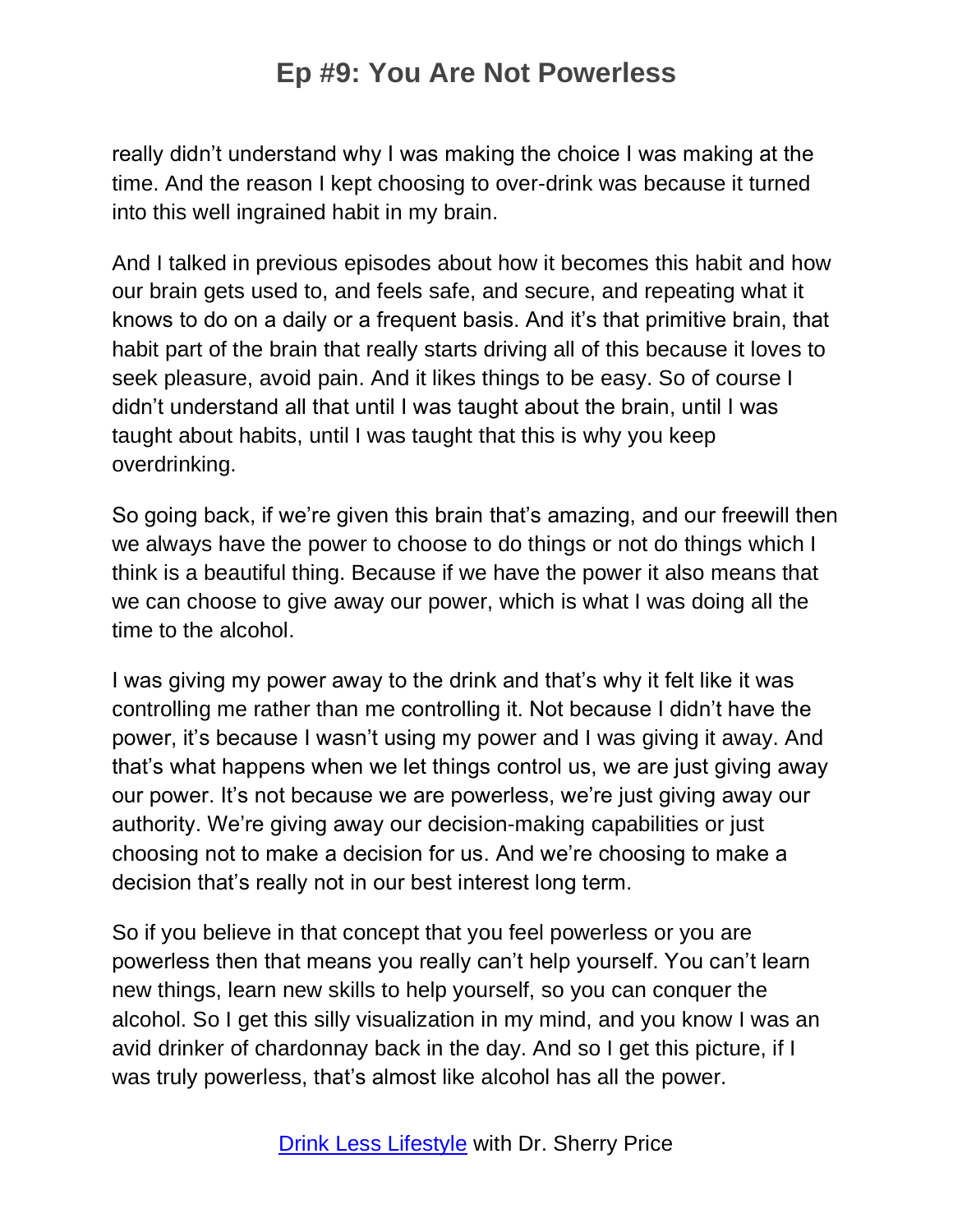So as soon as I walk into my kitchen, and that's usually when I would start drinking, right after work when I walked in my kitchen, started dinner. It was like the chardonnay bottle would jump out of the fridge, and it would walk over to the cabinets and it would pull down a glass of wine – a wine glass. And then it would pour itself and then the glass would magically float to my lips and I would just tilt my head back. And I was powerless because the wine would just magically come to my lips.

Now, I have to tell you, some nights it felt that way, it just sauntered over into my hand and it went up to my lips and I'm like, "How did this happen?" Because it was so automatic that I didn't always pay attention. But I just want to point out that if you're truly powerless then you're missing all the steps where you can execute your power.

Think of all the steps. So when we get home or whenever it is that you start drinking. For me it was like I said, walking into my kitchen and starting dinner. So there's the decision point, I have freewill, do I choose to drink that night or do I choose not to drink that night? Let's say I choose to drink that night, great, I uncork a bottle of wine. Another decision point, I get to check-in with myself. Do I really want to drink tonight? Okay, yes, let's continue to drink, so that could be anther decision point. Then I'm pouring the drink.

So as I'm pouring wine into the glass, now the wine is in the glass I have another point that I can make a decision. I just poured the wine, do I still want it? Now, a lot of us we're just so automatic, we're not thinking that there's decision points along the way, we're just pouring, drinking. But there is a point where you can stop and say, "Do I really want this?"

Now, there are times, especially recently where I think I want a glass and I pour it and I'm like, what was I thinking? I don't desire a glass and I pour it down the sink. Back in the day that was like gold to me, I would never waste or pour alcohol down the sink. But now that I don't desire it so much, it's very easy for me to pour it down. It's very easy for me to stay in the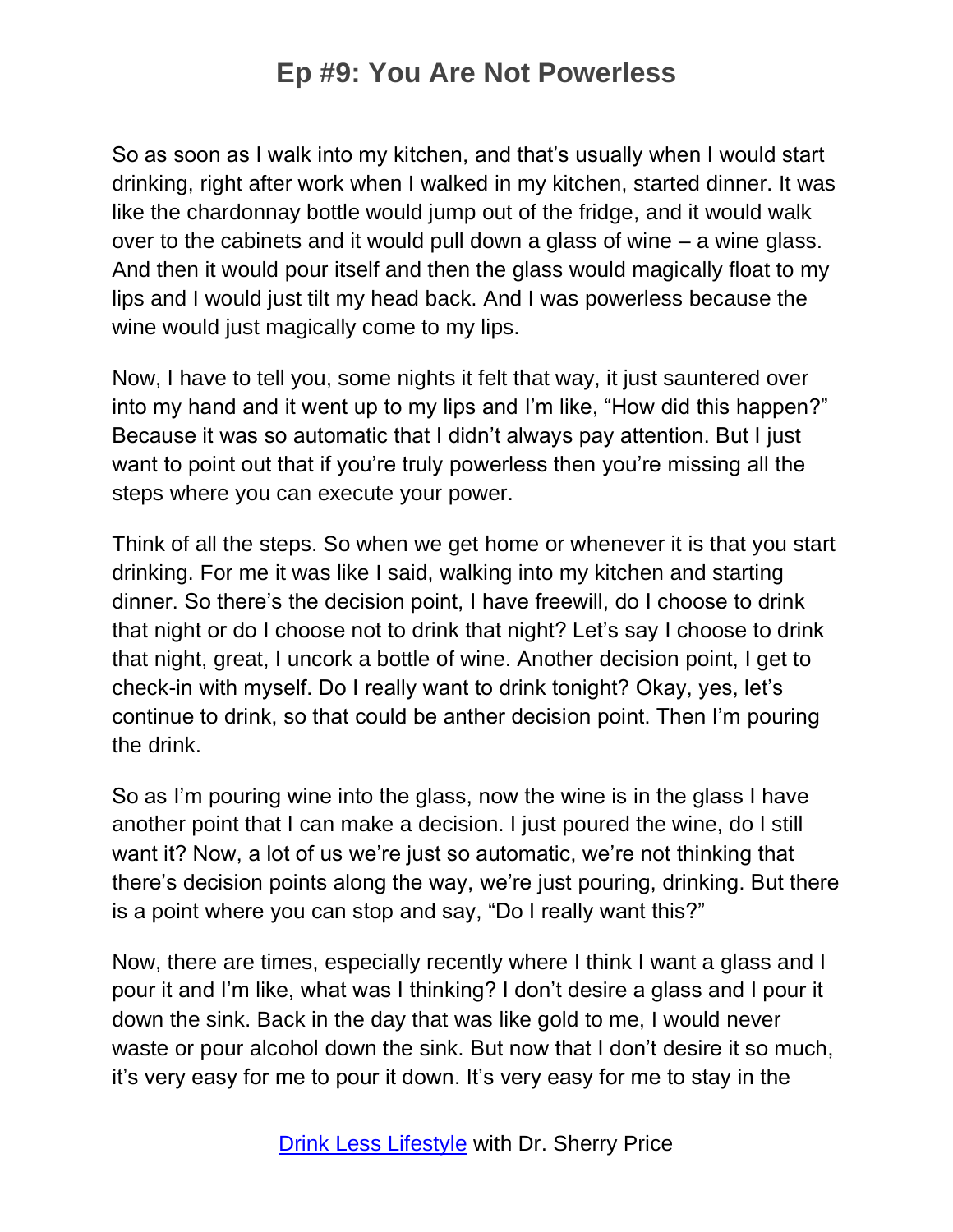moment and see that I have freewill and that I can choose a different thing at any point in time.

Maybe I committed to it, maybe I committed to having a glass the second or two before that. And then after I poured it I'm like, no, I changed my mind, and that's okay. We change our mind all the time and we can. So now, if you didn't decide to change your mind and you still wanted to go in on having that glass, you could take the first sip. And just because you take the first sip doesn't mean you have to take the next sip. But when I overdrank I was like, no, if I take the first sip that means I have the whole glass. I'm saying yes to the whole glass.

But I just want to show you, you have decision points all along the way with actually each sip, with each glass. It doesn't have to be like it was for me where it was just an automatic, if I open the bottle of wine, guess what? I had the entire bottle of wine in one sitting. So I like to look at this way because it just highlights how many times I could choose to make a different decision. But I'm just choosing not to. And again I have all the power in that.

So what used to be an automatic for me was like, hey, I'm choosing to drink and an open bottle of wine meant I finished the whole thing that night. I would even taste wine, maybe the brand that I usually like was out of stock, or I decided to try a new brand. And what would happen back in the day when I was overdrinking, that I would even choose to drink wine that didn't taste good. It was unpleasant and I'm like this doesn't taste good but I'm still going to finish the bottle anyway. I mean how crazy is that? That is how automatic and how the habit was just running the show.

And I wasn't even thinking that I had decision points to make along the way, it was like am I drinking tonight or not? That was the only time I thought I had power. It's like my brain didn't register that there were decision-making points all along the way. So I would often think to myself about my primitive brain, and I'd call it my Neanderthal brain where it would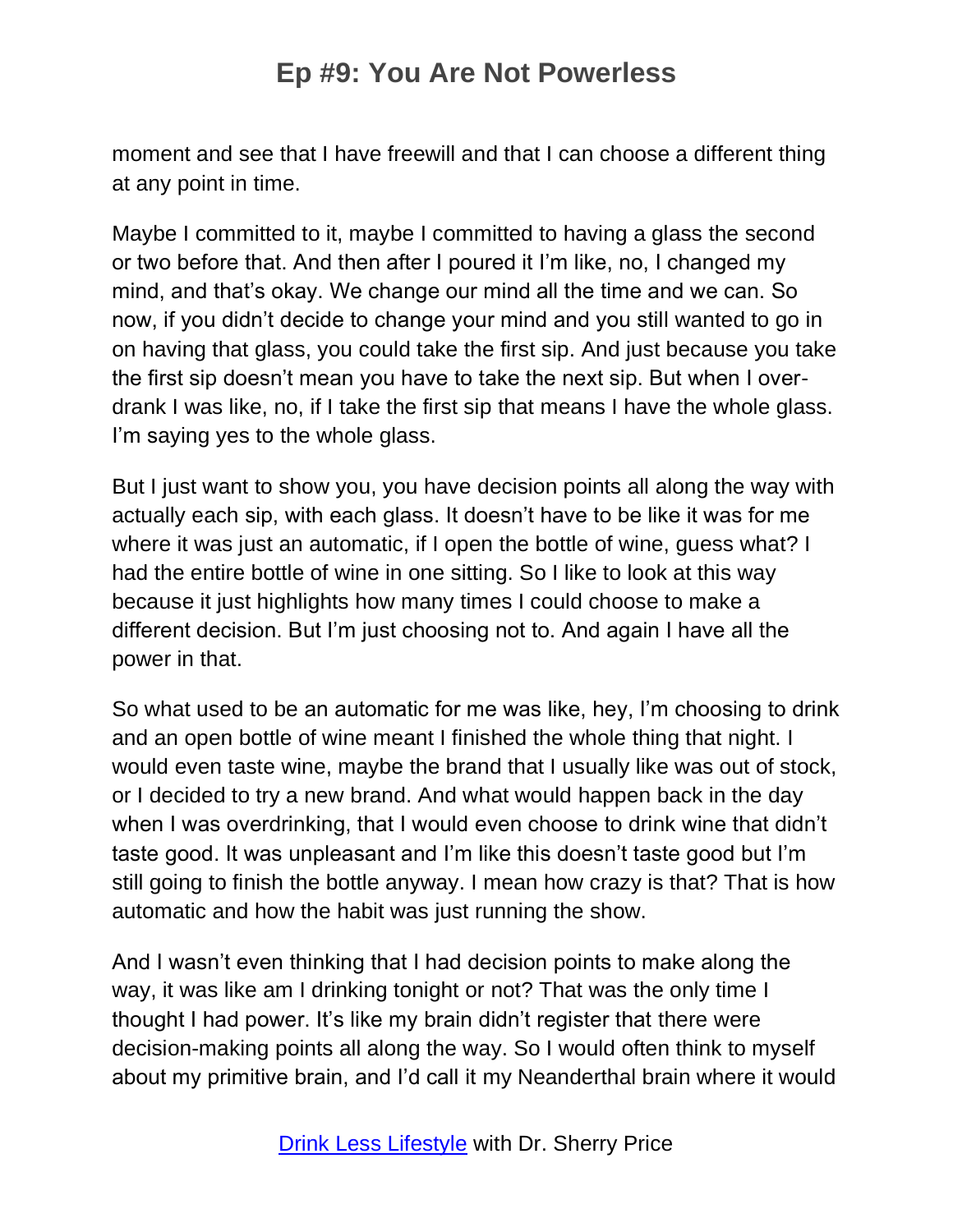just kind of grunt and just kind of say, "Huh, huh, there's wine, it's open, must finish."

That's how my habit brain just thought. So it's like any open bottle of alcohol must finish. That's how my primitive brain would think and that was leading that over-desire for alcohol even when it didn't taste that good. So what I like about the concept of you keeping your power is knowing that you have the power to make a different choice at any point in the process of drinking, at any point. It's that you just have to learn how to execute that power.

And I think when we over-drink and that becomes our ritual, that becomes our pattern, that becomes our habit, we lose the ability to execute how to keep our power. So when we lose the ability to execute how to keep our power, guess what we feel? We feel like we're now powerless. But it's just a feeling, it's not actually the truth. So listen to me closely when I say this, you have the power, but maybe consider that you are just not aware right now on how to execute it. And consider that it has become a lost skill that you need to learn again. That's it. That's all it is.

So again I want you to realize that you do have the power and maybe you are just not aware on how to execute it because you haven't done it in such a long time. And so it's a skill that you need to relearn. I mean I don't think you came into this world overdrinking. Overdrinking is a skill that you learn so you can unlearn the skill by learning other skills to keep it in check.

And so when you start executing your power and start keeping your power, you know what happens? You find that you really don't want that much alcohol. Yes, you really don't want that much alcohol, which means when you learn to keep your power what happens to your desire is it goes down. And when your desire goes down, amazing things happen. You might become somebody who can take it or leave it. You might not ever want it again. You may think wow, I wasn't trying to be alcohol free, it just so happened that way.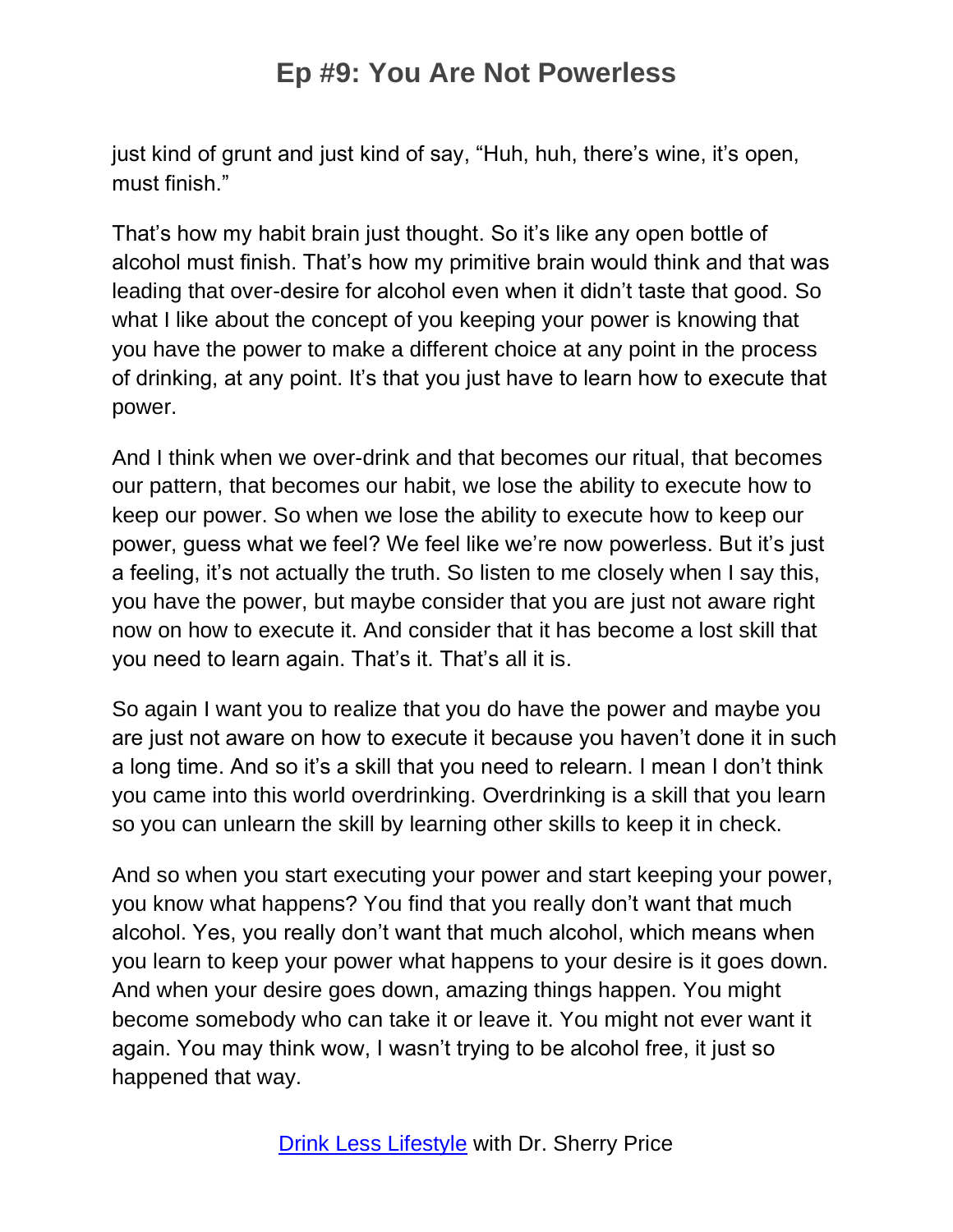Do you know how many women I work with and how many women experience this for themselves? It's like wow, if I don't have the desire then I truly can take it or leave it. Because I've learned the skill on how to execute my power.

And when you have your power back and you are executing it on your behalf, what is that? That is your agency is back, your freewill to make a choice is back. You don't feel stuck. You don't feel not in control of yourself. And that to me is pure freedom, you're acting, is you're governing yourself the way you would want to govern yourself.

That's congruent and consistent with your long term goals. And that's when alcohol has no pull over you. You can be around it, you can have friends that drink more than you, you can have friends that drink less than you, you can have friends that drink at different times than you. None of it matters because you are in charge of you.

And in the end that's really all that matters. That's really all that you can control is you. And you acting on your own behalf feels amazing. You're executing your power and your God given agency in your life because you are loved and free, always, my friend, always. So you can learn the skill to break those chains and walk in your freedom and get your power back. And I hope that you all find that place again because you can, it is in your power.

Okay, speaking of what else is in your power. You can use your freewill and hop on over to write a review of this podcast. I would so appreciate your comments. I have been loving reading your reviews, learning from you guys, learning what you like, what you want to see. So I appreciate all those comments.

And because I love giving gifts around the holidays, and I want to celebrate in a special way, in a meaningful way to me, is I'm going to be giving away a beautiful strength necklace that carries an incredibly powerful message for anyone on this journey living a drink less lifestyle. It is my passion to